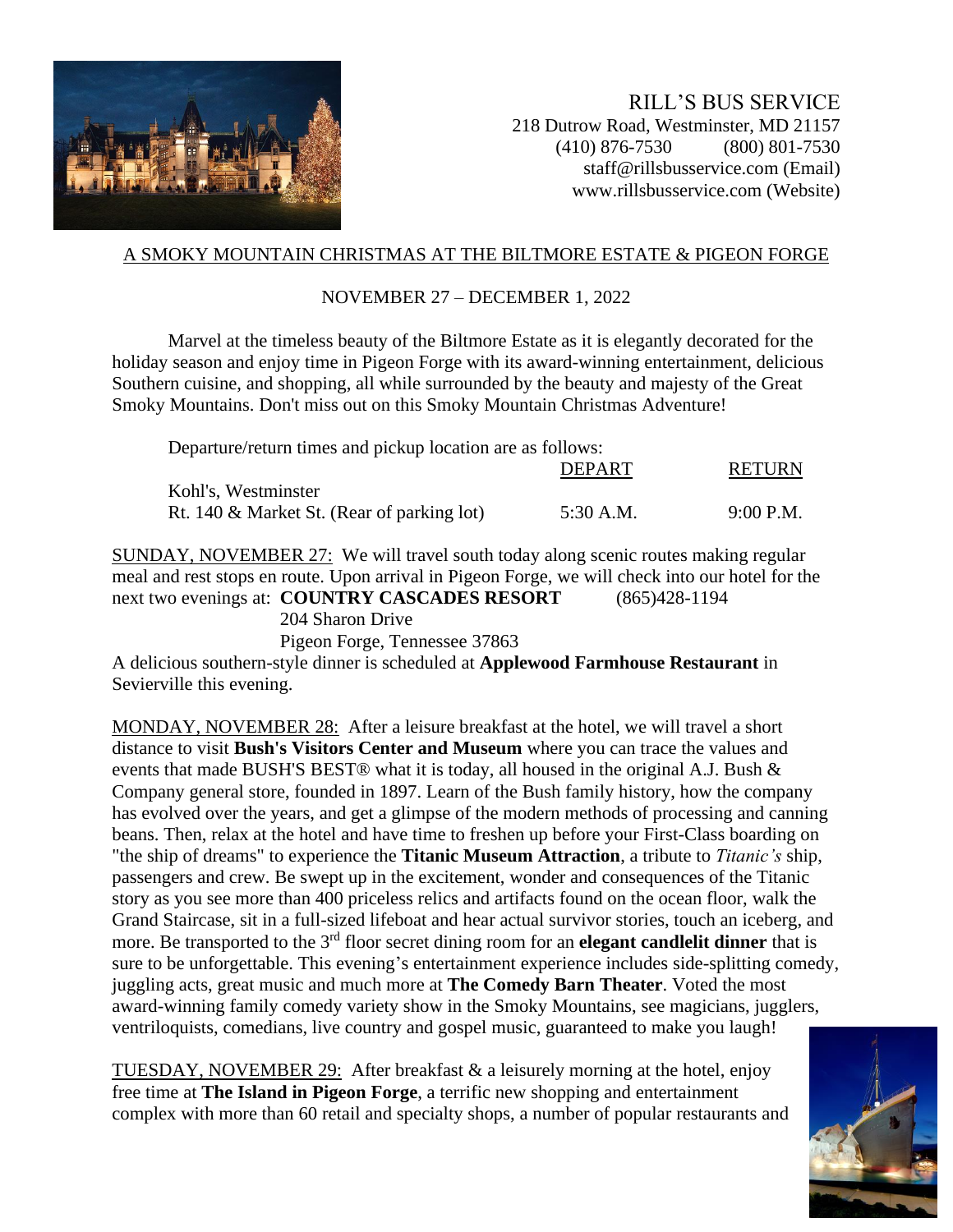eateries, rides and games, dancing fountains, live music, attractions and much more. We will then visit **downtown Gatlinburg** to enjoy the many shops, eateries, and attractions that are offered there. Partake in moonshine tasting, visit the Gatlinburg Space Needle for spectacular views, shop for souvenirs and Christmas gifts, dine on Southern cuisine and more in this gorgeous mountain town. This afternoon, we will travel to Asheville, North Carolina with beautiful views of the Smoky Mountains where we will check into our luxurious accommodations for the next two evenings at:

> **INN ON BILTMORE ESTATE** (828)225-1600 1 Antler Hill Road

Asheville, North Carolina 28803 Gracious hospitality, attention to detail, style, charm, and the level of service to which the Vanderbilts treated their guests is what you can expect during your stay at the Inn. Dinner is on your own this evening at one of the



restaurants on property. Enjoy free time to stroll around charming **Antler Hill Village**, with unique shopping, exhibits, and dining. Visit the **historic winery** to enjoy complimentary wine tasting where a stunning ornament display adorns the Tasting Room ceiling.

WEDNESDAY, NOVEMBER 30: This morning, after a hearty breakfast, we will immerse ourselves in the holiday spirit at "America's Largest Home" as we have an **audio tour of the Biltmore Estate**. The timeless beauty of Biltmore House, its collections of art and historic Vanderbilt family treasures are all the more enchanting with the festive addition of dozens of exquisitely decorated Christmas trees, miles of garland, hundreds of poinsettias, and more lights than you can count. Lunch will be served in the **Stable Cafe**, followed by some free time this afternoon to explore the grounds or relax at the Inn. This evening, dinner is scheduled at the **Deerpark Restaurant** where you will savor mouth-watering southern cuisine in a peaceful, natural setting with plenty of rustic charm and sweeping views of estate pastures. Then, delight in the joy and the wonder of **Candlelight Christmas Evenings**—the gentle glow of candlelight and firelight reflects off thousands of sparkling ornaments and live performances of holiday music makes for a truly magical evening. Enjoy Biltmore House by flickering candlelight and cozy flames reminiscent of the first Vanderbilt family Christmas in 1895, enhanced by dozens of lavishly decorated trees and mantels and fireplaces adorned with greenery.

THURSDAY, DECEMBER 1: We will depart Biltmore after breakfast this morning to make our travels homeward. Regular meal and rest stops will be made en route and fond memories abound on this Smoky Mountain Christmas Adventure!

## PRICE PER PERSON:

| SINGLE        | \$2,180.00 | (PRICE INCLUDES: motorcoach transportation,                |
|---------------|------------|------------------------------------------------------------|
| <b>DOUBLE</b> | \$1,760.00 | lodging, luggage handling, 4 breakfasts, 2 lunches,        |
| <b>TRIPLE</b> | \$1,630.00 | 3 dinners, tax & gratuities on meals included, admissions, |
| <b>OUAD</b>   | \$1,570.00 | tours, $& 1$ show)                                         |

A DEPOSIT OF \$400 PER PERSON IS REQUIRED WITHIN TWO WEEKS OF BOOKING. ALL RESERVATIONS AND FINAL PAYMENT MUST BE MADE BY **OCTOBER 7, 2022**. Payment can be made by cash, check or money order and mailed to our office at above address. Luggage tags and final itineraries are mailed about 2 weeks prior to the trip. Bills are not mailed for balances due, however, courtesy calls as a reminder will be made in case payment is not received by due date. Bus driver & tour director gratuities are not included in tour cost.